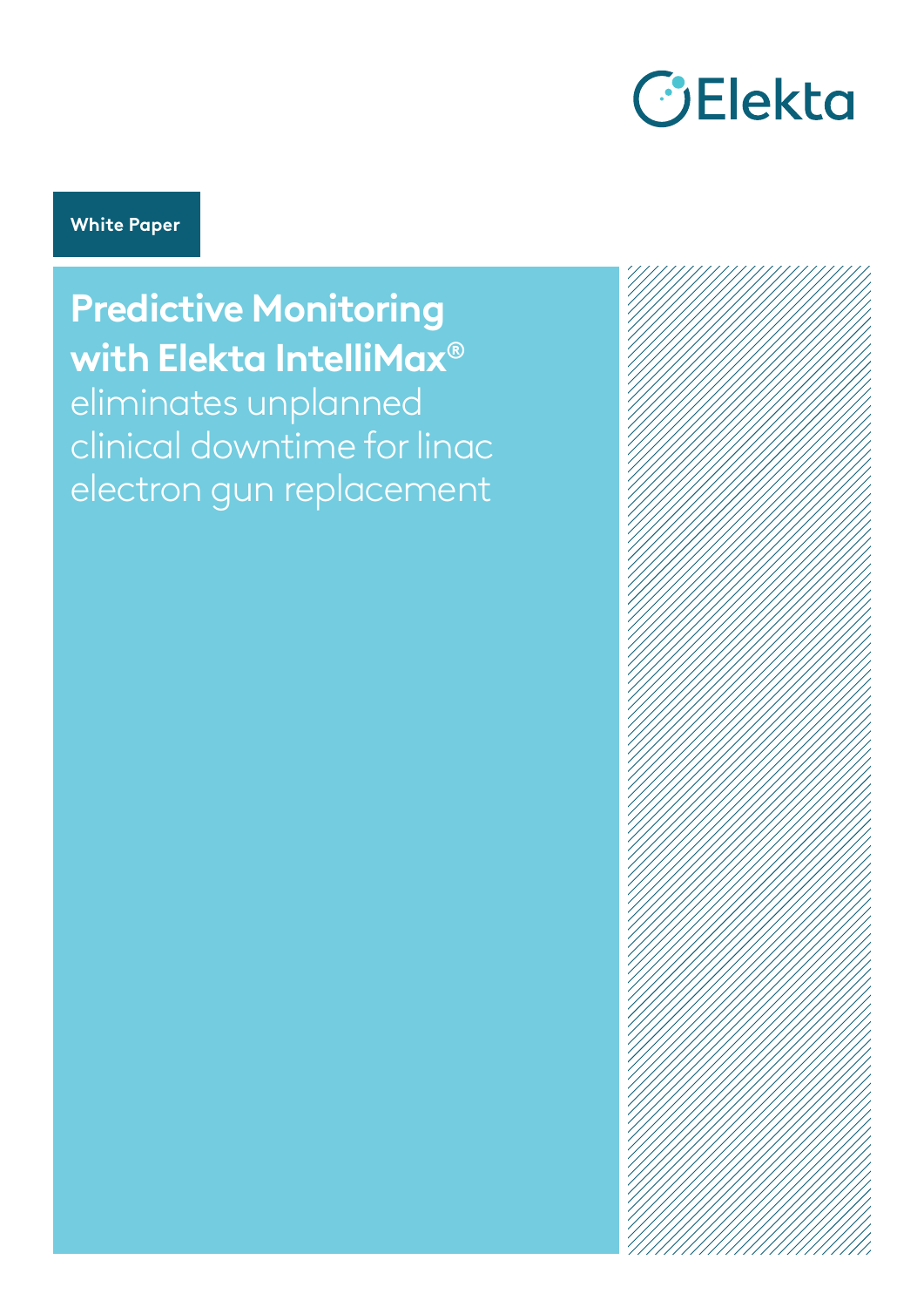# **The Challenge: Electron Gun Failures Create**

## **Clinical Disruption**

Real-time monitoring of vital linac components is a key feature of Elekta IntelliMax®. One critical component is the electron gun, which emits electrons that are accelerated down the waveguide toward the target in order to produce radiation.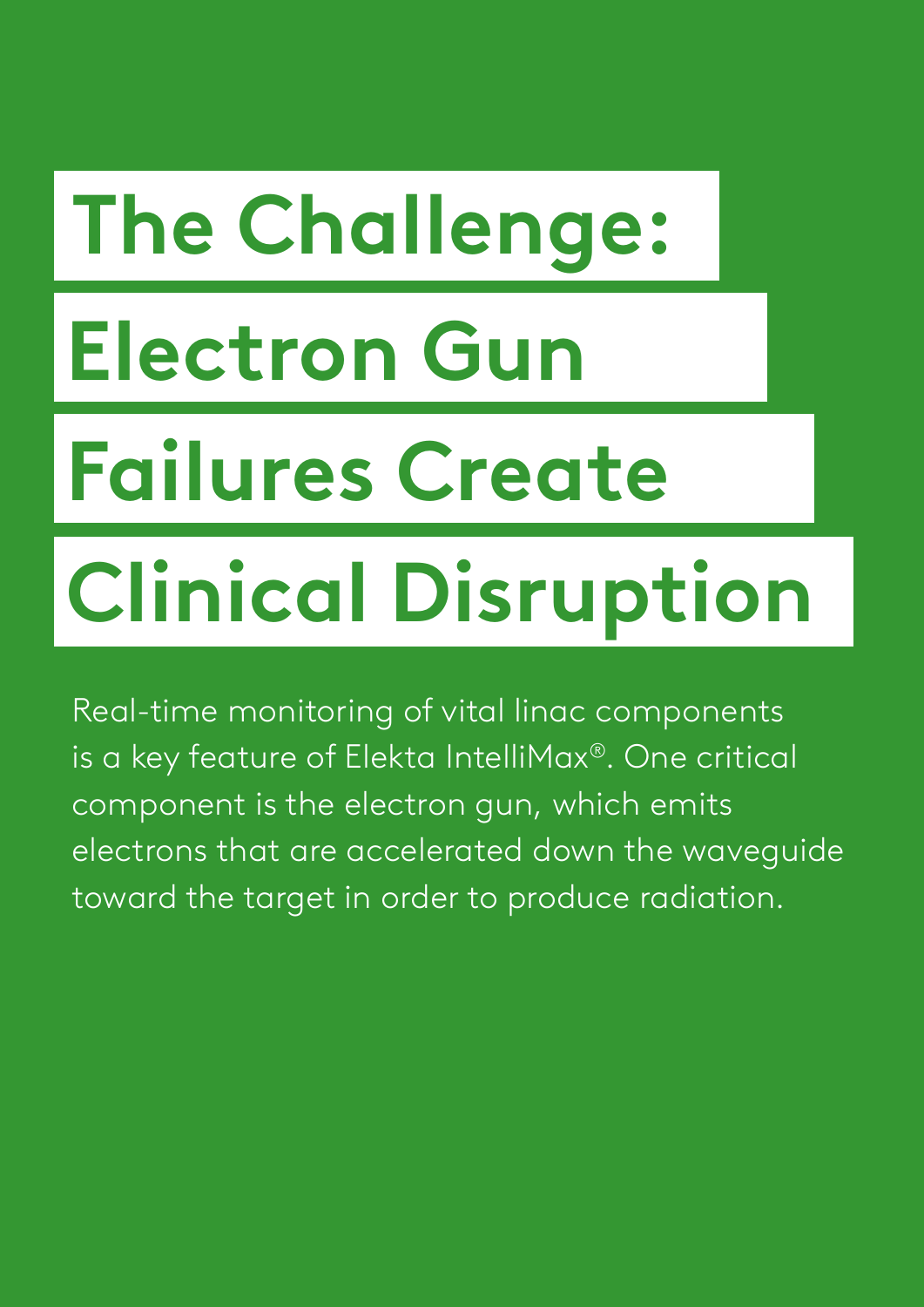## The electron gun's lifespan is essentially the amount of "beam on" time. How quickly a linac's electron gun reaches its lifespan can vary dramatically, however, depending upon patient load, dose rate and other factors.



The most common cause of electron gun deterioration is a thinning of the electron gun filament over time. Failing to optimally maintain the linac's vacuum system also affects the gun's lifespan.

When an electron gun deteriorates, or begins to fail, it may produce abnormal terminations or prevent the radiation beam from starting at all.

**Figure 1.** The electron gun is attached to the waveguide and heats the filament within the cathode to create electrons.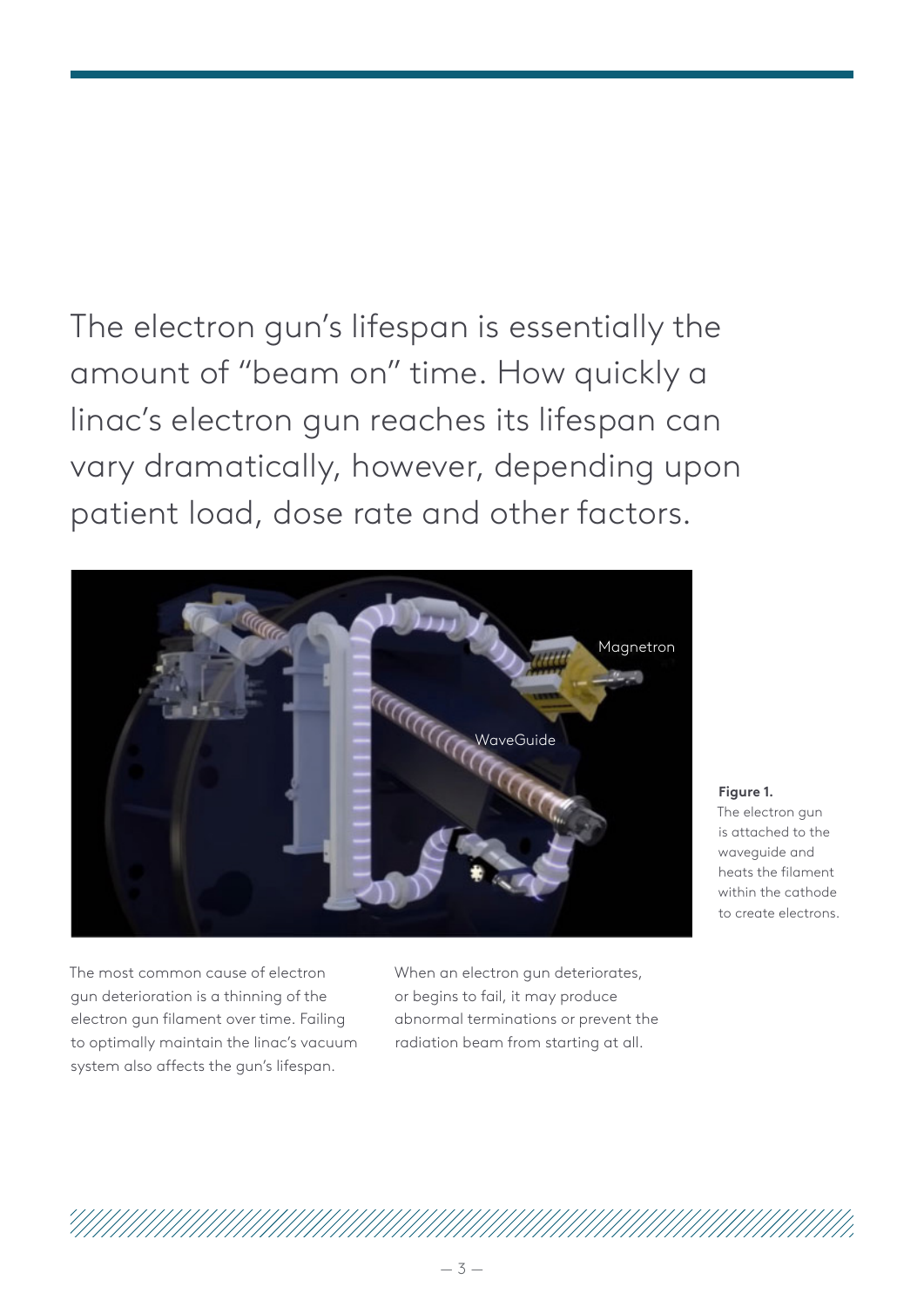#### **Figure 2.**

Image of electron gun assembly.



According to Chris Flint, an Elekta Remote Command Center Engineer, customers historically would record their gun current on a weekly or monthly gan same on a need, community<br>basis on a spreadsheet in an effort to

track usage. "Besides being a manual and time-consuming process, it was also difficult to associate the data with lifespan based on usage," he adds.

#### **Figure 3.**

Image of electron gun assembly in the gantry.



Without adequate visibility into an electron gun's true age, some customers may replace the component earlier than necessary, while others may experience a failure before replacing the part, causing unplanned clinical downtime.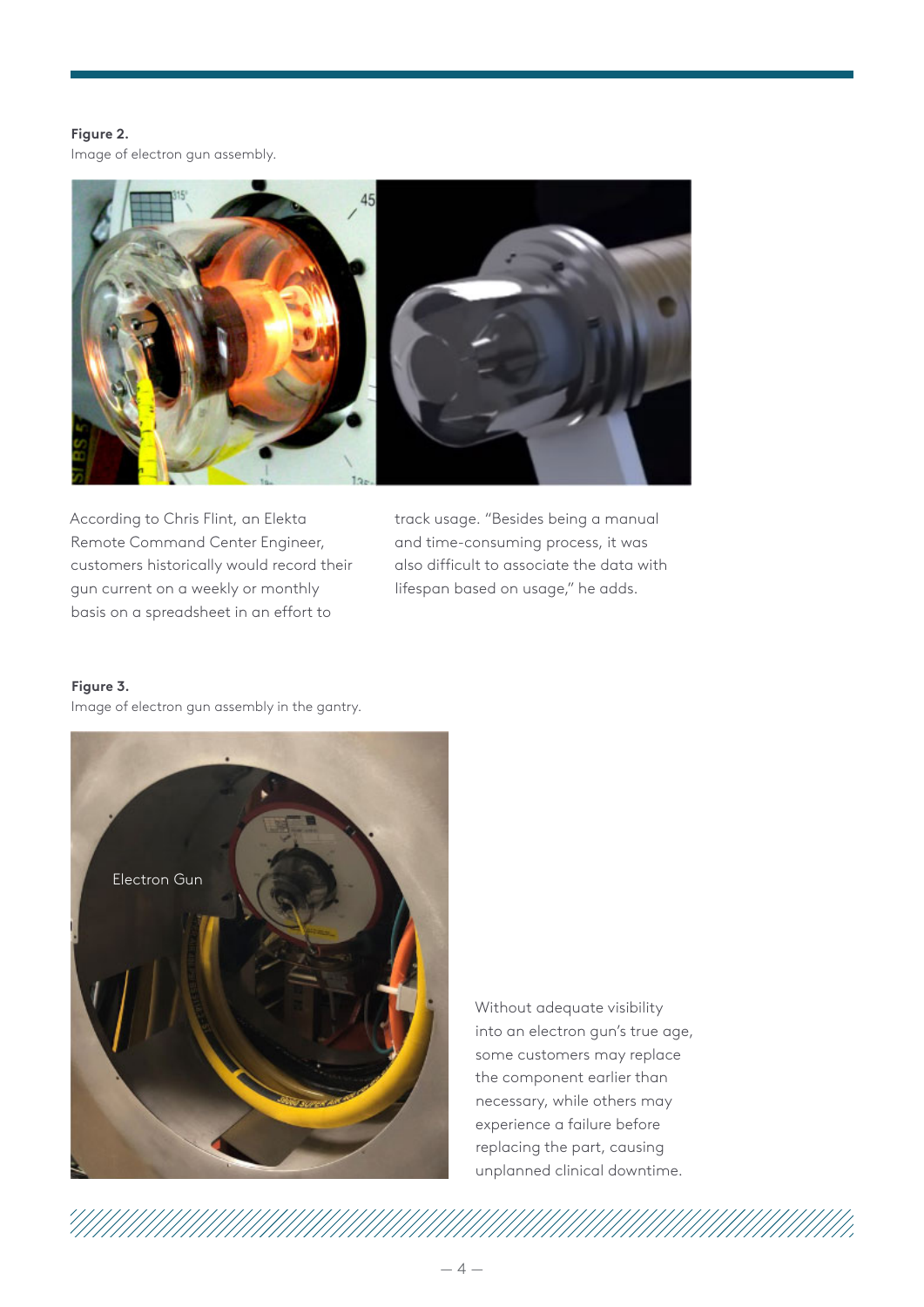#### **Solution: Predictive electron gun replacement prevents unexpected disruption**

Elekta IntelliMax continuously monitors the linear accelerator's electron gun, allowing the service team to plan the part's replacement well in advance of a problem. Sophisticated algorithms point the Elekta support team's attention to the machines that need action, enabling them to align replacement with a planned maintenance activity at a time that is convenient for the customer.

Additionally, poor vacuum performance may contribute to a shorter electron gun lifespan. Elekta IntelliMax also monitors the linac's vacuum system so maintenance can be performed when needed to extend the electron gun's lifespan.

- The electron gun use case is another example " of how Elekta IntelliMax is always looking out for the customer in the background," says Flint.
- There shouldn't be that worry for the customer "about an unexpected disruption, because we can predict when replacement should occur."

#### **Results:**

Prior to Elekta IntelliMax monitoring, 70 percent of electron guns were replaced due to reaching the end of their lifespan. By July 2017, 69 percent of replacements were proactive, prior to deterioration—achieved without increasing the number of replacements.

#### **Eliminates Unplanned Downtime**

A comparison of three linear accelerators where a predictive case was not raised and three machines where predictive electron gun replacements occurred realized:

#### Reactive replacement

|                          |                        |  |    | downtime | 19.51 hours unplanned |  |
|--------------------------|------------------------|--|----|----------|-----------------------|--|
|                          | Predictive replacement |  |    |          |                       |  |
| 6 hours planned downtime |                        |  |    |          |                       |  |
|                          |                        |  |    |          |                       |  |
|                          |                        |  |    |          |                       |  |
|                          |                        |  | 15 |          | クら                    |  |

#### 66% **decrease in downtime**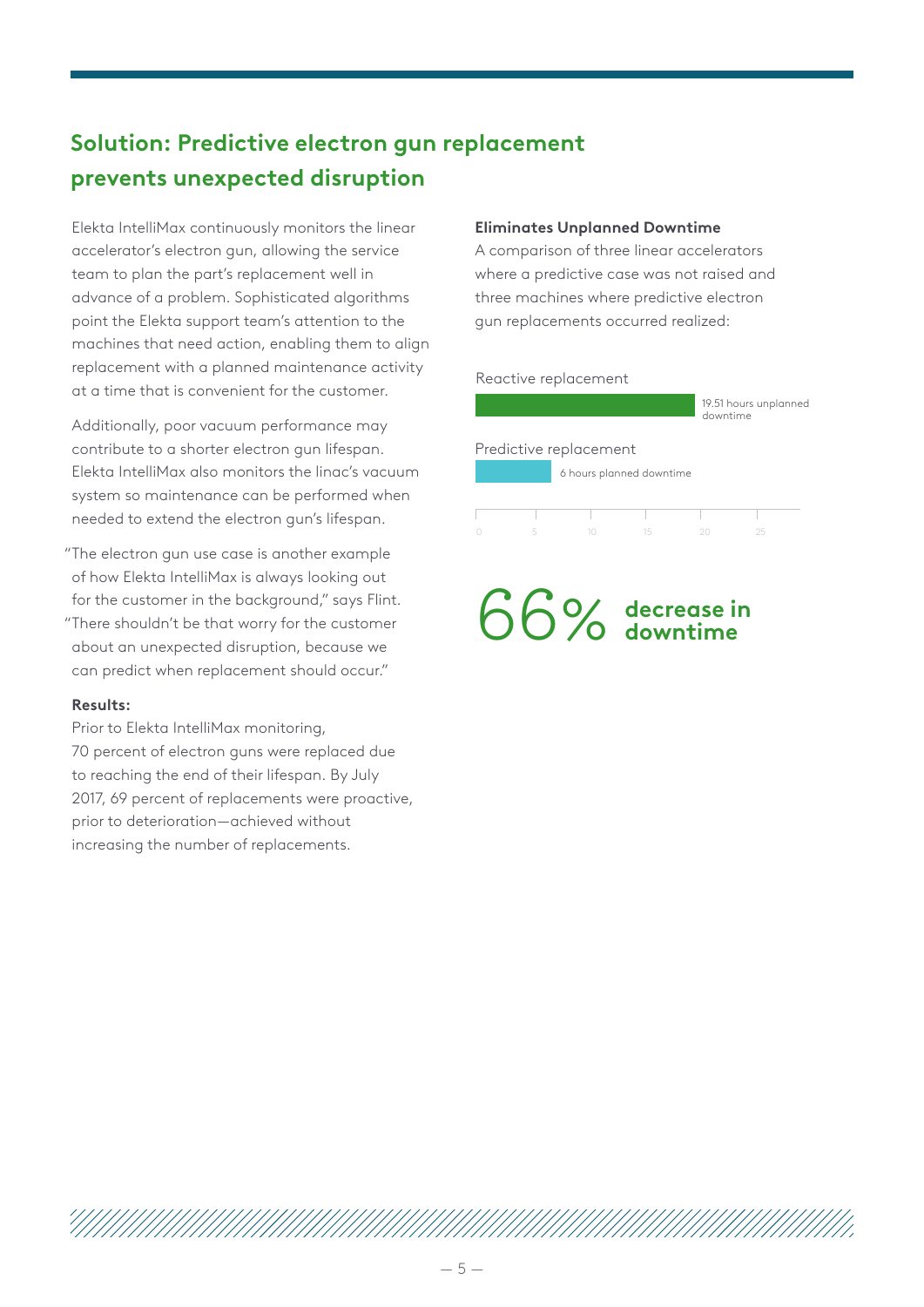The electron gun use case is another example of " how Elekta IntelliMax is always looking out for the customer in the background. There shouldn't be that worry for the customer about an unexpected disruption, because we can predict when replacement should occur."

#### **Chris Flint**

Elekta Remote Command Center Engineer

#### **Machine data today informing fleet performance going forward**

In addition to standardizing the point at which the electron gun is replaced, IntelliMax also monitors electron guns that exhibit a high level of performance, which enables recommendations to improve the lifetime of the part for the entire install base. For example, IntelliMax allowed us to identify and correlate different data trends across multiple parts that can help improve electron gun lifespan. The various data elements and more complex alarms like this help Elekta continue to strengthen IntelliMax's patented predictive algorithms.

Elekta IntelliMax® predictive monitoring solution identified

**electron gun issues**  887 **predictively identified**

10k clinical hours pote<br>downtime avoided

## **clinical hours potential**

#### **About Elekta IntelliMax**

Elekta IntelliMax is the software system used to enable system availability and optimization as part of Elekta Care ™. It provides capability for securely-controlled remote access by the Elekta Care Support Center for corrective maintenance, extraction of machine data for planned maintenance and proactive support for your linear accelerator.<sup>1</sup>

- **·** More than 80% of global linear accelerator install base monitored
- **·** More than 30% of linac product issues resolved with remote assistance
- **·** Collection of proactive and artificial intelligence-enabled alarms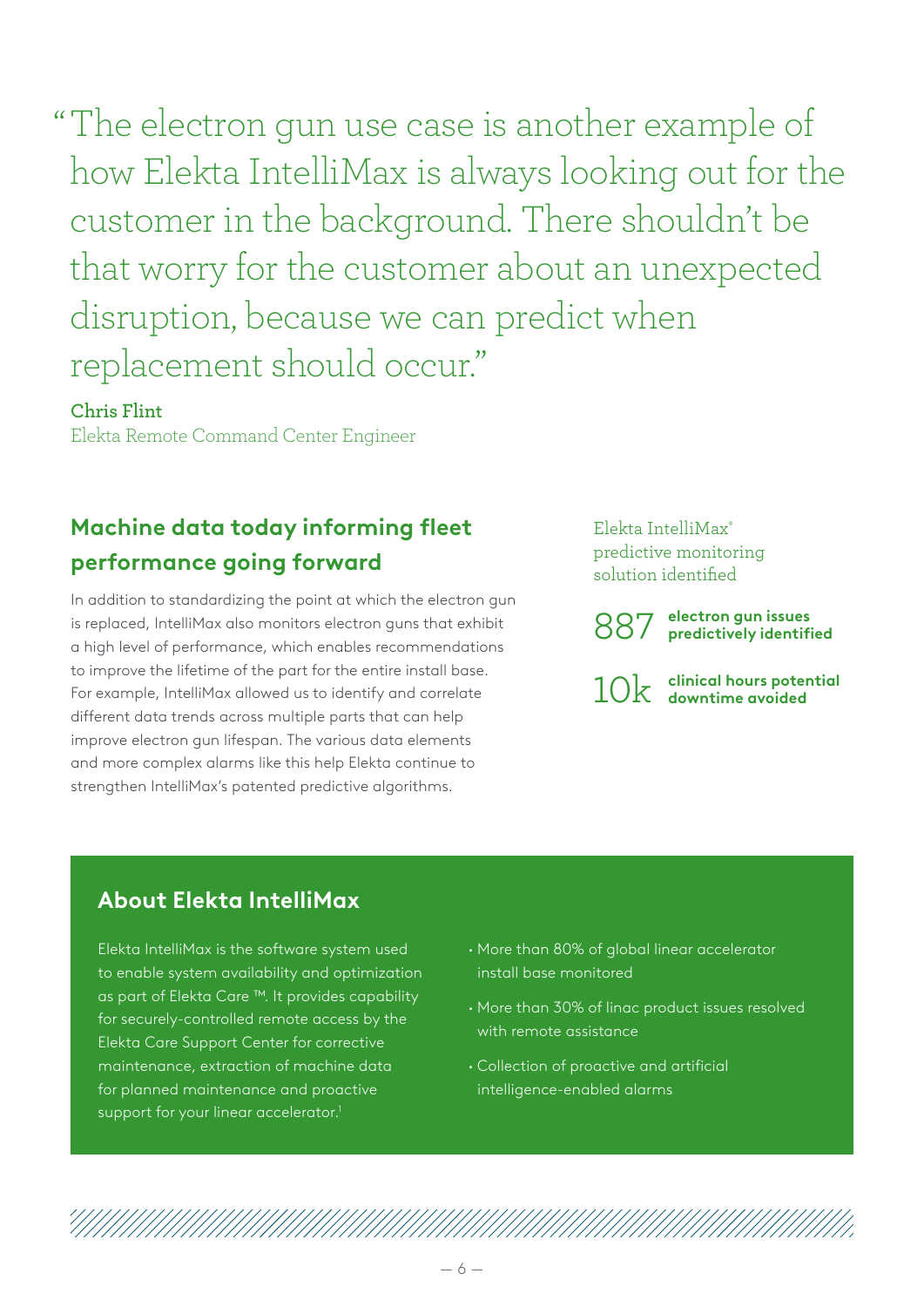#### **The Power of Elekta IntelliMax**

Wherever possible, Elekta uses Elekta IntelliMax to monitor, diagnose and correct issues before they happen to reduce unplanned downtime, which is disruptive to patient care and treatment delivery. Secure remote access to customer hardware or software solutions allows Elekta to provide faster response times through remote investigation and diagnosis by experts and facilitate over-the-shoulder guidance.

When an event requires an on-site visit, remote access helps maximize the efficient use of the engineer's time by pre-diagnosing the issue.

Elekta continues to expand IntelliMax functionality in existing products and add new products to help eliminate unplanned clinical downtime. We know how important every hour is to your patients, your team, your bottom line. What is an hour worth to you?

**To learn more about Elekta IntelliMax or Elekta Care solutions, contact your local representative.** 

IntelliMax is available via Elekta Care Service agreements.

1 Connectivity and the benefits of Elekta IntelliMax® requires IntelliMax Agent with restricted internet access to be installed and permanently connected to the relevant systems within the medical facility.

###